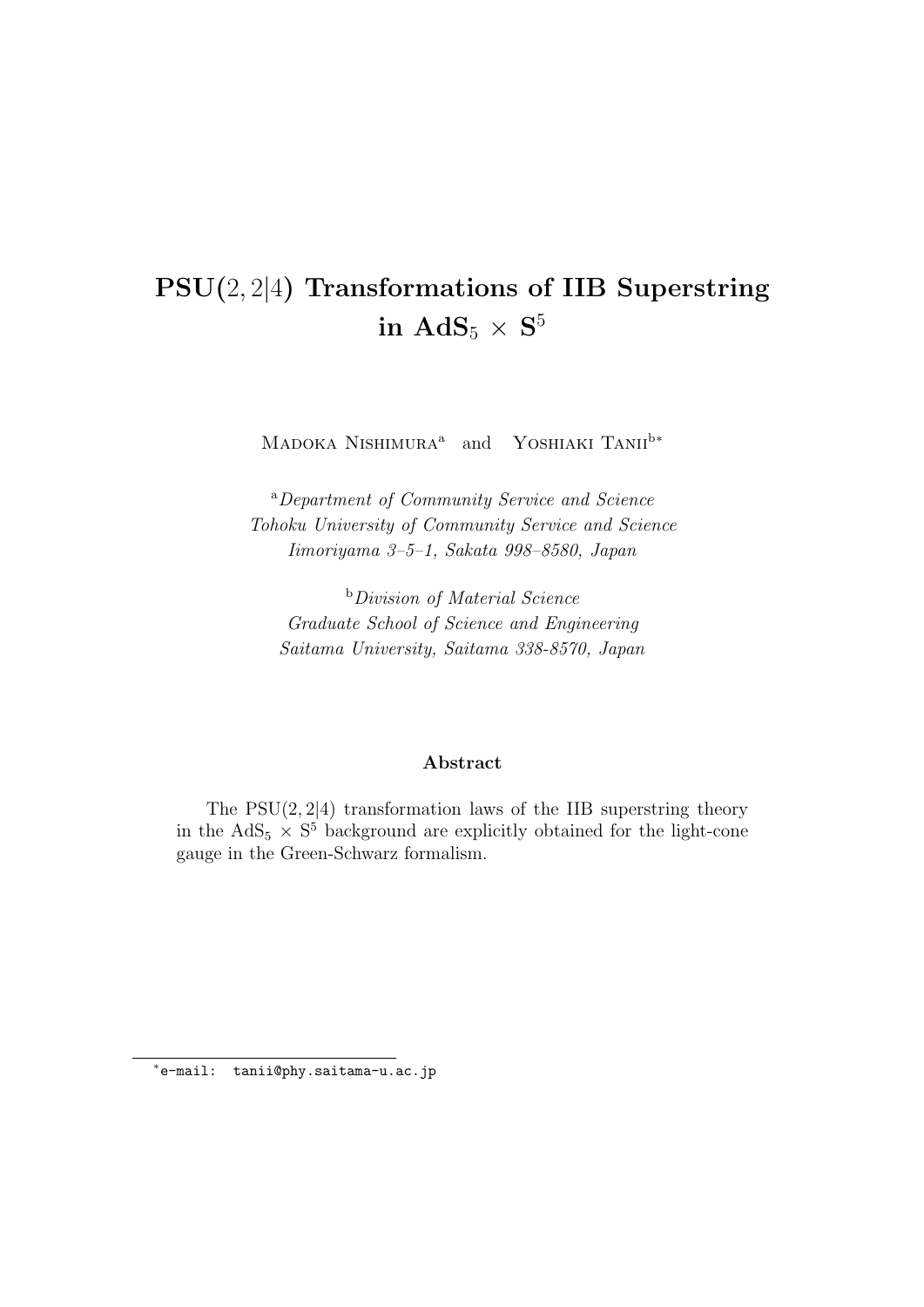#### **1. Introduction**

The construction and the quantization of the superstring theory in anti de Sitter (AdS) spacetime have been an important subject since the original AdS/CFT correspondence [1, 2, 3] was proposed. Metsaev and Tseytlin [4] constructed the Green-Schwarz type action of the type IIB superstring in  $AdS_5 \times S^5$  as a sigma model with a coset target space  $PSU(2, 2|4)/[SO(4,1) \times SO(5)]$ . Then the lightcone gauge-fixing of  $\kappa$  transformations and reparametrizations on the worldsheet were discussed in refs. [5, 6].

In this paper we discuss a global symmetry of the type IIB superstring in  $AdS_5 \times$ S<sup>5</sup> by using a group theoretical method. The symmetry is represented by the supergroup PSU(2, 2|4). We use the worldsheet action of ref. [5], where the  $\kappa$  symmetry is fixed by the light-cone gauge. We obtain explicit forms of the transformation laws for the symmetry PSU(2*,* 2*|*4) in the light-cone gauge. The transformation laws we obtain will be useful in constructing the Noether charges for this symmetry [6]. They are also useful in finding consistent truncations of the theory, which are needed in some recent investigations of the gauge/string correspondence [7, 8, 9, 10].

## $2.$  IIB superstring in  $\text{AdS}_5 \times \text{S}^5$

The type IIB superstring in  $AdS_5 \times S^5$  can be described [4] as a sigma model with a target space  $PSU(2, 2|4)/[SO(4,1) \times SO(5)]$ . The supergroup  $PSU(2, 2|4)$ contains a bosonic subgroup  $SO(4,2) \times SO(6)$ , which is the isometry of  $AdS_5 \times S^5$ . Its generators are

$$
T^{\hat{I}} = P^a, J^{ab}, D, K^a, J^i{}_j, Q^{\pm i}, S^{\pm i}, \tag{1}
$$

where  $P^a$ ,  $J^{ab}$ ,  $D$ ,  $K^a$  are SO(4,2) generators,  $J^i{}_j$  are SU(4)  $\sim$  SO(6) generators, and  $Q^{\pm i}$ ,  $S^{\pm i}$  are fermionic generators. Here,  $a, b, \dots = 0, 1, 2, 3$  and  $i, j, \dots = 1, 2, 3, 4$ denote  $SO(3,1)$  and  $SU(4)$  indices. The (anti-)commutation relations of these generators are given in ref. [5], whose conventions we use throughout this paper. The generators of the subalgebra  $SO(4,1) \times SO(5)$  are

$$
J^{ab}, \quad \hat{J}^{4a} = K^a + \frac{1}{2}P^a, \quad J^{A'B'} = -\frac{1}{2}(\gamma^{A'B'})^j{}_i J^i{}_j,\tag{2}
$$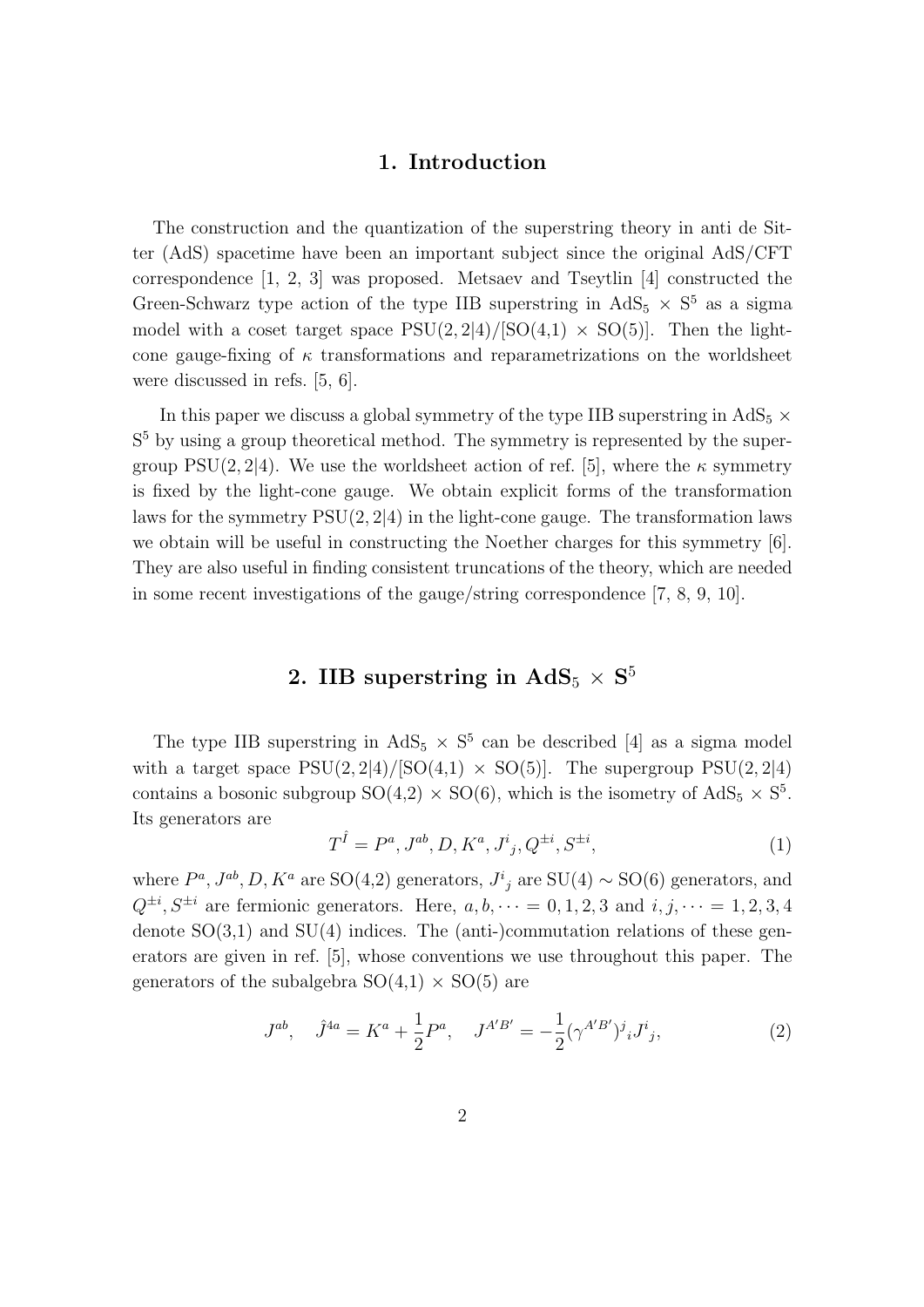where  $A'$ ,  $B' = 1, 2, 3, 4, 5$  are SO(5) indices and  $\gamma^{A'}$  are SO(5) gamma matrices. We use the light-cone coordinates  $x^{\pm} = \frac{1}{\sqrt{2}}$  $\frac{1}{2}(x^3 \pm x^0), x = \frac{1}{\sqrt{2}}$  $\frac{1}{2}(x^1 + ix^2), \, \bar{x} = \frac{1}{\sqrt{2}}$  $\frac{1}{2}(x^1 - ix^2)$ and define  $P = P^x$ ,  $\bar{P} = P^{\bar{x}}$ ,  $K = K^{\bar{x}}$ ,  $\bar{K} = K^{\bar{x}}$ .

We choose a representative of the coset space  $PSU(2, 2|4)/[SO(4,1) \times SO(5)]$  as

$$
G = \exp(x^a P^a) \exp(\theta^{-i} Q_i^+ + \theta_i^- Q^{+i} + \theta^{+i} Q_i^- + \theta_i^+ Q^{-i})
$$
  
 
$$
\times \exp(\eta^{-i} S_i^+ + \eta_i^- S^{+i} + \eta^{+i} S_i^- + \eta_i^+ S^{-i}) \exp(\phi D)
$$
  
 
$$
\times \exp\left(\frac{1}{2} i y^{A'} (\gamma^{A'})^i{}_j J^j{}_i\right), \tag{3}
$$

where  $\theta_i^{\pm} = (\theta^{\pm i})^{\dagger}, \eta_i^{\pm} = (\eta^{\pm i})^{\dagger}, Q_i^{\pm} = (Q^{\pm i})^{\dagger}, S_i^{\pm} = (S^{\pm i})^{\dagger}$ . The variables  $x^a, \phi$ ,  $y^{A'}$ ,  $\theta^{\pm i}$ ,  $\eta^{\pm i}$  are coordinates of the coset space. We then fix the *κ* symmetry by the light-cone gauge condition [5]

$$
\theta^{+i} = \eta^{+i} = 0\tag{4}
$$

and put  $\theta^{-i} = \theta^i$ ,  $\eta^{-i} = \eta^i$  for simplicity. The left-invariant Cartan one-forms  $L^{\hat{I}}$ are defined by

$$
G^{-1}dG = L^{\hat{I}}T^{\hat{I}}
$$
  
=  $L_P{}^aP^a + \frac{1}{2}L^{ab}J^{ab} + L_D D + L_K{}^aK^a + L^j{}_iJ^i{}_j + L^{-i}_Q Q^+_i + L^{-i}_Q Q^{+i}_j$   
+  $L^{+i}_Q Q^-_i + L^{+i}_Q Q^{-i}_i + L^{-i}_S S^+_i + L^{-i}_{Si} S^{+i}_i + L^{+i}_S S^-_i + L^{+i}_{Si} S^{-i}_i.$  (5)

Using the explicit forms of the Cartan one-forms the world-sheet action in the lightcone gauge was obtained in ref. [5].

### **3. PSU(**2*,* 2*|*4**) transformations**

According to the general theory of the nonlinear realization [11, 12] the PSU(2*,* 2*|*4) transformation of the representative (3) is

$$
G \to G' = gGh^{-1}(g),\tag{6}
$$

where *g* is an arbitrary element of  $PSU(2, 2|4)$ , and  $h(g)$  is a compensating  $SO(4,1)$  $\times$  SO(5) transformation which is chosen such that *G'* has a form in eq. (3). After the light-cone gauge fixing of the *κ* symmetry (4) we also need a compensating *κ* transformation. An infinitesimal PSU(2*,* 2*|*4) transformation is thus written as

$$
G^{-1}\delta G = G^{-1}\epsilon G - \sigma(\epsilon) + G^{-1}\delta_{\kappa}G,\tag{7}
$$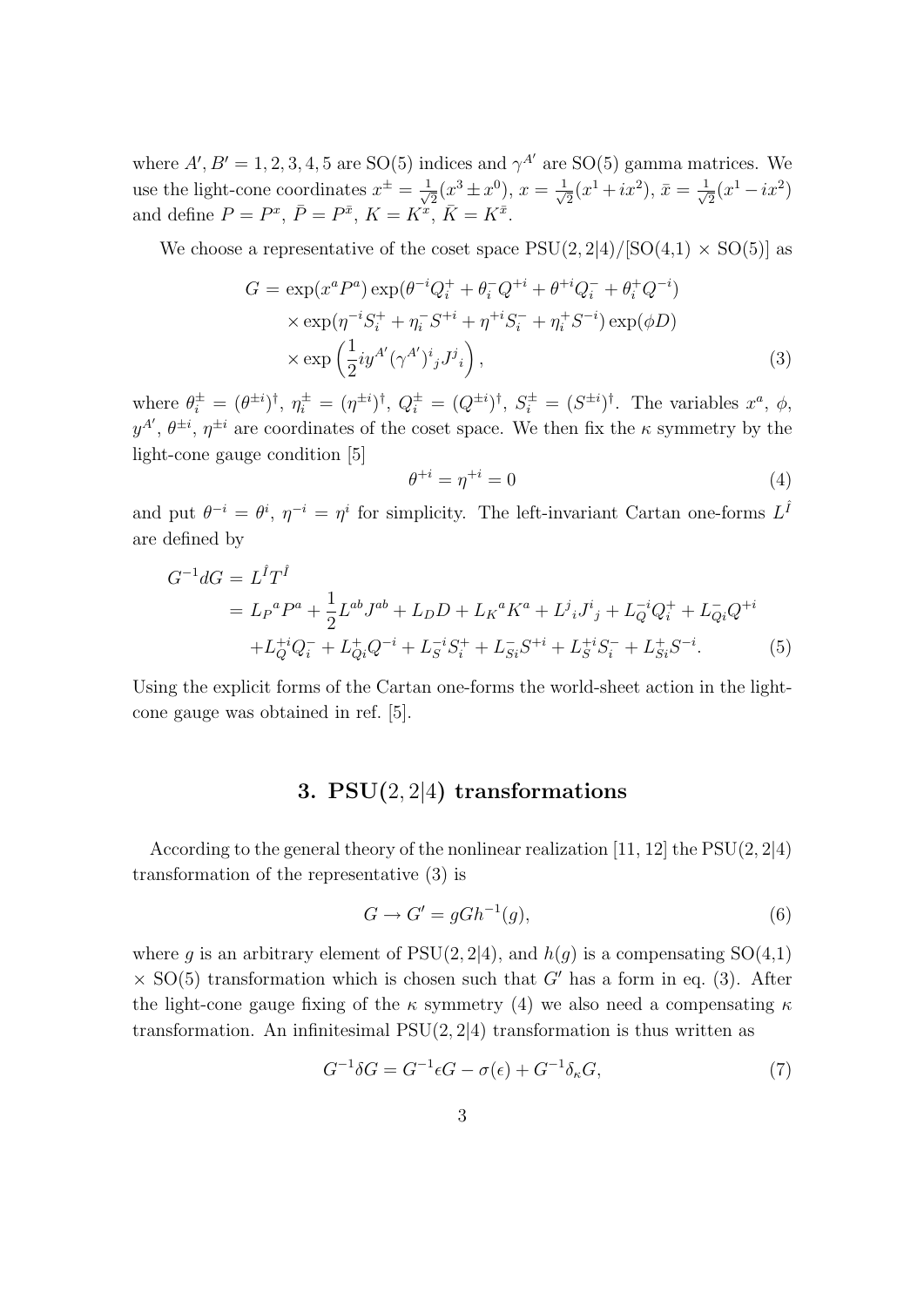where  $\epsilon$  is an arbitrary element of the PSU(2, 2|4) algebra

$$
\epsilon = \xi^{a} P^{a} + \frac{1}{2} \lambda^{ab} J^{ab} + \Lambda D + \zeta^{a} K^{a} + v^{j}{}_{i} J^{i}{}_{j} + \epsilon^{-i} Q_{i}^{+} + \epsilon_{i}^{-} Q^{+i} + \epsilon^{+i} Q_{i}^{-} + \epsilon^{+i} Q_{i}^{-} + \beta^{+i} S_{i}^{+} + \beta_{i}^{-} S^{+i} + \beta^{+i} S_{i}^{-} + \beta_{i}^{+} S^{-i}
$$
\n
$$
(8)
$$

and  $\sigma(\epsilon)$  is a compensating  $SO(4,1) \times SO(5)$  transformation

$$
\sigma(\epsilon) = \frac{1}{2}\tilde{\lambda}^{ab}J^{ab} + \tilde{\xi}^a\hat{J}^{4a} + \frac{1}{2}\tilde{v}^{A'B'}J^{A'B'}.
$$
\n(9)

The last term in eq. (7) is a compensating  $\kappa$  transformation. The parameters  $\tilde{\lambda}^{ab}$ ,  $\tilde{\xi}^a$ ,  $\tilde{v}^{A'B'}$  and those of the  $\kappa$  transformation depend on  $\epsilon$ .

The general  $\kappa$  transformation has a form [4]

$$
G^{-1}\delta_{\kappa}G = \tilde{\kappa}_{Q}^{-i}Q_{i}^{+} + \tilde{\kappa}_{Qi}^{-}Q^{+i} + \tilde{\kappa}_{Q}^{+i}Q_{i}^{-} + \tilde{\kappa}_{Qi}^{+}Q^{-i} + \tilde{\kappa}_{S}^{-i}S_{i}^{+} + \tilde{\kappa}_{Si}^{-i}S^{+i} + \tilde{\kappa}_{S}^{+i}S_{i}^{-} + + \tilde{\kappa}_{Si}^{+i}S^{-i} + (J^{ab}, J^{A'B'} \text{ terms}). \tag{10}
$$

The coefficients in the present convention are given by

$$
\tilde{\kappa}_{Q}^{+i} = 2i \left[ \hat{L}_{\mu}^{+} \kappa_{S}^{\mu-i} + \hat{L}_{\mu}^{\bar{x}} \kappa_{S}^{\mu+i} + i \hat{L}_{\mu}^{4} \kappa_{Q}^{\mu+i} - L_{\mu}^{A'} (\gamma^{A'})^{i}{}_{j} \kappa_{Q}^{\mu+j} \right],
$$
\n
$$
\tilde{\kappa}_{Q}^{-i} = 2i \left[ \hat{L}_{\mu}^{+} \kappa_{S}^{\mu+i} - \hat{L}_{\mu}^{x} \kappa_{S}^{\mu-i} + i \hat{L}_{\mu}^{4} \kappa_{Q}^{\mu-i} - L_{\mu}^{A'} (\gamma^{A'})^{i}{}_{j} \kappa_{Q}^{\mu-j} \right],
$$
\n
$$
\tilde{\kappa}_{S}^{+i} = -2i \left[ 2 \hat{L}_{\mu}^{+} \kappa_{Q}^{\mu-i} + 2 \hat{L}_{\mu}^{x} \kappa_{Q}^{\mu+i} + i \hat{L}_{\mu}^{4} \kappa_{S}^{\mu+i} + L_{\mu}^{A'} (\gamma^{A'})^{i}{}_{j} \kappa_{S}^{\mu+i} \right],
$$
\n
$$
\tilde{\kappa}_{S}^{-i} = -2i \left[ 2 \hat{L}_{\mu}^{+} \kappa_{Q}^{\mu+i} - 2 \hat{L}_{\mu}^{x} \kappa_{Q}^{\mu-i} + i \hat{L}_{\mu}^{4} \kappa_{S}^{\mu-i} + L_{\mu}^{A'} (\gamma^{A'})^{i}{}_{j} \kappa_{S}^{\mu-j} \right], \tag{11}
$$

where  $\mu = 0, 1$  is a world index on the worldsheet and  $\kappa_Q^{\mu \pm i}$ ,  $\kappa_S^{\mu \pm i}$  on the righthand sides are independent transformation parameters. The  $\hat{L}_{\mu}^{\ a}$ ,  $\hat{L}_{\mu}^{\ a}$ ,  $\hat{L}_{\mu}^{\ A'}$  are the pullbacks of the following one-forms to the worldsheet

$$
\hat{L}^a = L_P^a - \frac{1}{2} L_K^a, \qquad \hat{L}^4 = -L_D, \qquad L^{A'} = -\frac{1}{2} i (\gamma^{A'})^i{}_j L^j{}_i. \tag{12}
$$

For a general variation of the variables  $X^M = (x^a, \phi, y^{A'}, \theta^i, \eta^i)$  the variation of *G* in eq. (3) is given by

$$
G^{-1}\delta G = \delta X^M L_M{}^{\hat{I}} T^{\hat{I}}
$$
  
=  $e^{\phi} \delta x^+ P^- + e^{\phi} \left[ \delta x^- - \frac{1}{2} i (\theta^i \delta \theta_i + \theta_i \delta \theta^i) \right] P^+ + e^{\phi} \delta x \bar{P} + e^{\phi} \delta \bar{x} P$   
+ $e^{-\phi} \left[ \frac{1}{4} (\eta^2)^2 \delta x^+ + \frac{1}{2} i (\eta^i \delta \eta_i + \eta_i \delta \eta^i) \right] K^+ + \delta \phi D$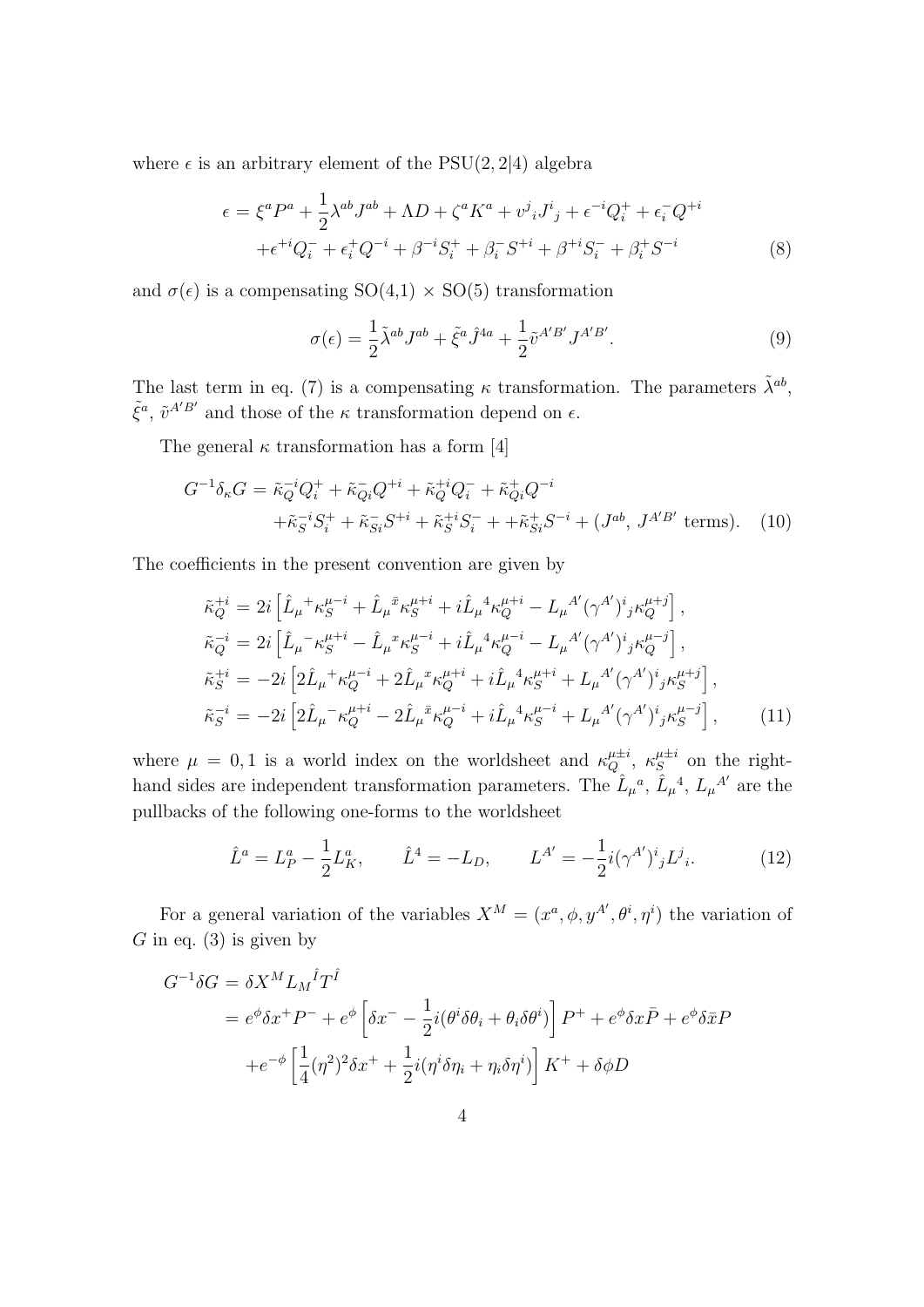$$
+\left[\left(\delta U U^{-1}\right)^{i}{}_{j}+i\left(\tilde{\eta}^{i}\tilde{\eta}_{j}-\frac{1}{4}\eta^{2}\delta_{j}^{i}\right)\delta x^{+}\right]J^{j}{}_{i}+e^{\frac{1}{2}\phi}\left(\tilde{\delta}\tilde{\theta}^{i}+i\tilde{\eta}^{i}\delta x\right)Q_{i}^{+} +e^{\frac{1}{2}\phi}\left(\tilde{\delta}\tilde{\theta}_{i}-i\tilde{\eta}_{i}\delta\bar{x}\right)Q^{+i}-ie^{\frac{1}{2}\phi}\tilde{\eta}^{i}\delta x^{+}Q_{i}^{-}+ie^{\frac{1}{2}\phi}\tilde{\eta}_{i}\delta x^{+}Q^{-i} +e^{-\frac{1}{2}\phi}\left(\tilde{\delta}\tilde{\eta}^{i}+\frac{1}{2}i\eta^{2}\tilde{\eta}^{i}\delta x^{+}\right)S_{i}^{+}+e^{-\frac{1}{2}\phi}\left(\tilde{\delta}\tilde{\eta}_{i}-\frac{1}{2}i\eta^{2}\tilde{\eta}_{i}\delta x^{+}\right)S^{+i},\qquad(13)
$$

where we have used the explicit forms of the Cartan one-form in the light-cone gauge given in ref. [5].  $U^i{}_j$  is the SU(4) matrix determined by the coordinates  $y^{A'}$ 

$$
U = \cos\frac{|y|}{2} + i\gamma^{A'}n^{A'}\sin\frac{|y|}{2},\tag{14}
$$

where  $|y|^2 = y^{A'}y^{A'}$ ,  $n^{A'} = y^{A'}/|y|$ , and  $\tilde{\theta}^i = U^i{}_j\theta^j$ ,  $\tilde{\theta}_i = \theta_j(U^{-1})^j{}_i$ , etc. The compensating transformations in eq. (7) are chosen such that the total transformation (7) has this form.

We are now ready to obtain explicit forms of the PSU(2*,* 2*|*4) transformations. We first compute the first term in eq. (7). Useful formulae to do this are listed in Appendix. Then, we choose compensating transformations in the second and the third terms such that the total transformations take the form in eq. (13). Comparing the results of these computations and eq. (13) we obtain the PSU(2*,* 2*|*4) transformations of the variables *X<sup>M</sup>*.

The transformations for  $P^a$ ,  $D$ ,  $J^{+-}$ ,  $J^{+x}$ ,  $J^{x\bar{x}}$ ,  $J^{A'B'}$  and  $Q^+$  do not need compensating  $\kappa$  transformations and are easy to obtain. They were already given in ref. [6]. We give them here for completeness.

*• P a* transformations:

$$
\delta x^a = \xi^a, \qquad \delta(\text{others}) = 0. \tag{15}
$$

*• D* transformations:

$$
\delta x^a = -\Lambda x^a, \quad \delta \phi = \Lambda, \quad (U^{-1} \delta U)^i{}_j = 0, \quad \delta \theta^i = -\frac{1}{2} \Lambda \theta^i, \quad \delta \eta^i = \frac{1}{2} \Lambda \eta^i. \tag{16}
$$

*• J* <sup>+</sup>*<sup>−</sup>* transformations:

$$
\delta x^+ = -\lambda^{-+} x^+, \quad \delta x^- = \lambda^{-+} x^-, \quad \delta x = \delta \phi = (U^{-1} \delta U)^i{}_j = 0,
$$
  

$$
\delta \theta^i = \frac{1}{2} \lambda^{-+} \theta^i, \quad \delta \eta^i = \frac{1}{2} \lambda^{-+} \eta^i.
$$
 (17)

•  $J^{+x}$  and  $J^{+\bar{x}}$  transformations:

$$
\delta x^- = \lambda^{-\bar{x}} x + \lambda^{-x} \bar{x}, \qquad \delta x = -\lambda^{-x} x^+, \qquad \delta(\text{others}) = 0.
$$
 (18)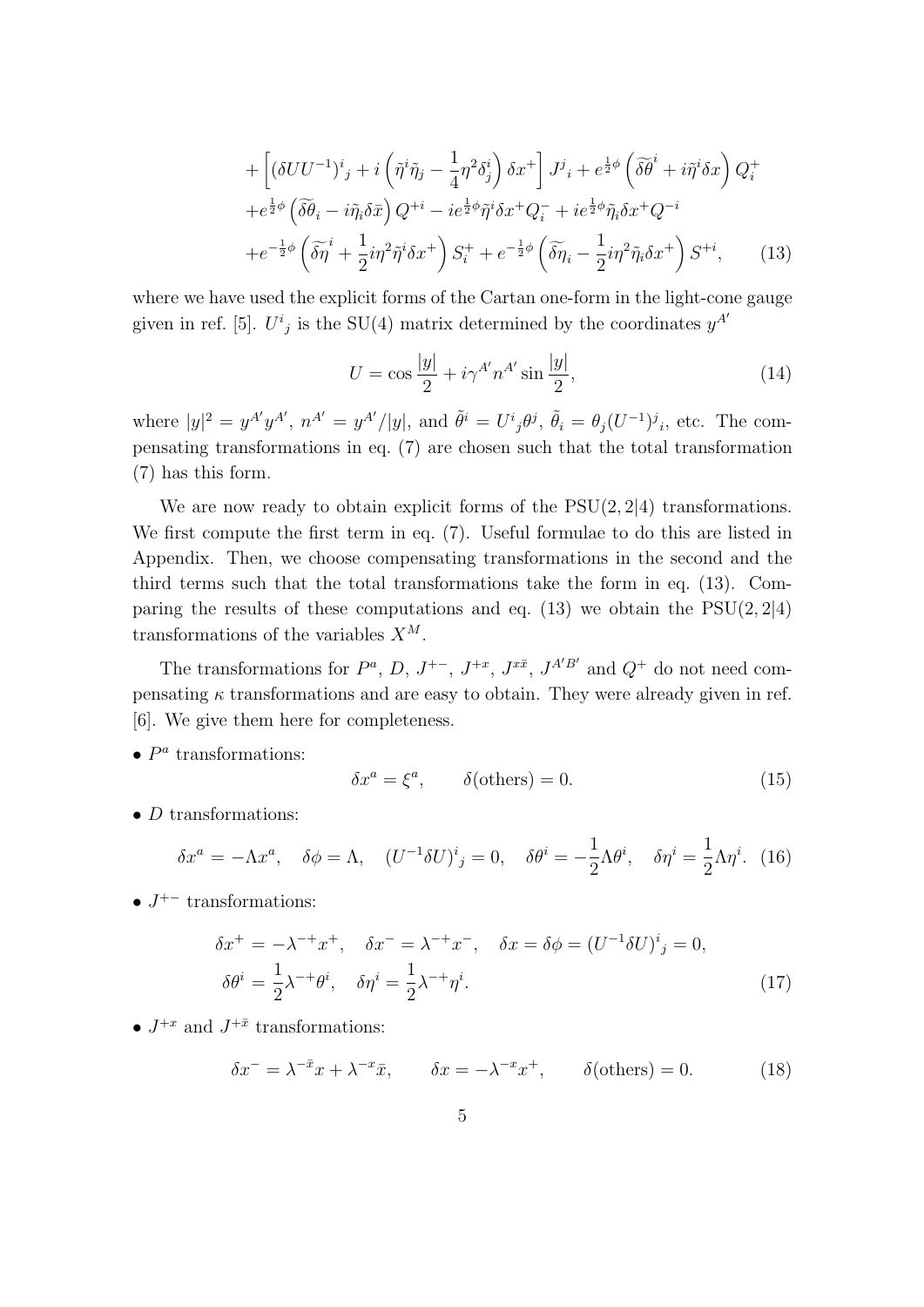•  $J^{x\bar{x}}$  transformations:

$$
\delta x = -\lambda^{\bar{x}x} x, \quad \delta \theta^i = -\frac{1}{2} \lambda^{\bar{x}x} \theta^i, \quad \delta \eta^i = \frac{1}{2} \lambda^{\bar{x}x} \eta^i, \quad \delta(\text{others}) = 0. \tag{19}
$$

•  $J^i{}_j$  transformations:

$$
\delta x^a = \delta \phi = 0, \qquad \delta \theta^i = -v^i{}_j \theta^j, \qquad \delta \eta^i = -v^i{}_j \eta^j,
$$
  

$$
(U^{-1} \delta U)^i{}_j = v^i{}_j + \frac{1}{4} \tilde{v}^{A'B'} (U^{-1} \gamma^{A'B'} U)^i{}_j.
$$
 (20)

•  $Q^{+i}$  and  $Q_i^+$  transformations:

$$
\delta x^- = \frac{1}{2} i \epsilon_i^- \theta^i + \frac{1}{2} i \epsilon^{-i} \theta_i, \qquad \delta \theta^i = \epsilon^{-i}, \qquad \delta \text{(others)} = 0. \tag{21}
$$

The transformations for  $K^+$  do not need a compensating  $\kappa$  transformation either.

•  $K^+$  transformations:

$$
\delta x^{a} = \zeta^{-} \left( x^{+} x^{a} - \frac{1}{2} x \cdot x \eta^{a+} - \frac{1}{2} e^{-2\phi} \eta^{a+} \right), \qquad \delta \phi = -\zeta^{-} x^{+},
$$
  

$$
\delta \eta^{i} = -\zeta^{-} x^{+} \eta^{i}, \qquad \delta (\text{others}) = 0.
$$
 (22)

The compensating SO(5) transformation with the parameter  $\tilde{v}^{A'B'}$  in eq. (20) is not yet fixed. We will determine it and obtain the PSU(2*,* 2*|*4) transformation of the independent variables  $y^{A'}$  in sect. 4.

Other transformations need compensating *κ* transformations and are more involved.

•  $J^{-x}$  and  $J^{-\bar{x}}$  transformations:

$$
\delta x^{+} = \lambda^{+\bar{x}} x + \lambda^{+\bar{x}} \bar{x},
$$
  
\n
$$
\delta x^{-} = \frac{1}{4} i e^{-\frac{3}{2}\phi} (\eta^{i} \hat{\kappa}_{Si}^{-} + \eta_{i} \hat{\kappa}_{S}^{-i}) + \frac{1}{2} i e^{-\frac{1}{2}\phi} (\theta^{i} \hat{\kappa}_{Qi}^{-} + \theta_{i} \hat{\kappa}_{Q}^{-i})
$$
  
\n
$$
-\frac{1}{4} i e^{-2\phi} (\lambda^{+\bar{x}} \theta_{i} \eta^{i} + \lambda^{+\bar{x}} \theta^{i} \eta_{i}) \eta^{2},
$$
  
\n
$$
\delta x = -\lambda^{+\bar{x}} \left( x^{-} - \frac{1}{2} i \theta^{2} + \frac{1}{4} i e^{-2\phi} \eta^{2} \right),
$$
  
\n
$$
\delta \phi = -\frac{1}{2} (\lambda^{+\bar{x}} \theta^{i} \eta_{i} - \lambda^{+\bar{x}} \theta_{i} \eta^{i}),
$$
  
\n
$$
(U^{-1} \delta U)^{i}{}_{j} = \lambda^{+\bar{x}} \theta^{i} \eta_{j} + \lambda^{+\bar{x}} \theta_{j} \eta^{i} - (\text{trace part}) + \frac{1}{4} \tilde{v}^{A'B'} (U^{-1} \gamma^{A'B'} U)^{i}{}_{j},
$$
  
\n
$$
\delta \theta^{i} = e^{-\frac{1}{2}\phi} \hat{\kappa}_{Q}^{-i} - \frac{1}{4} \lambda^{+\bar{x}} e^{-2\phi} \eta^{2} \eta^{i},
$$
  
\n
$$
\delta \eta^{i} = e^{\frac{1}{2}\phi} \hat{\kappa}_{S}^{-i} + \frac{1}{2} \lambda^{+\bar{x}} \eta^{2} \theta^{i} + \lambda^{+\bar{x}} \theta_{j} \eta^{j} \eta^{i},
$$
\n(23)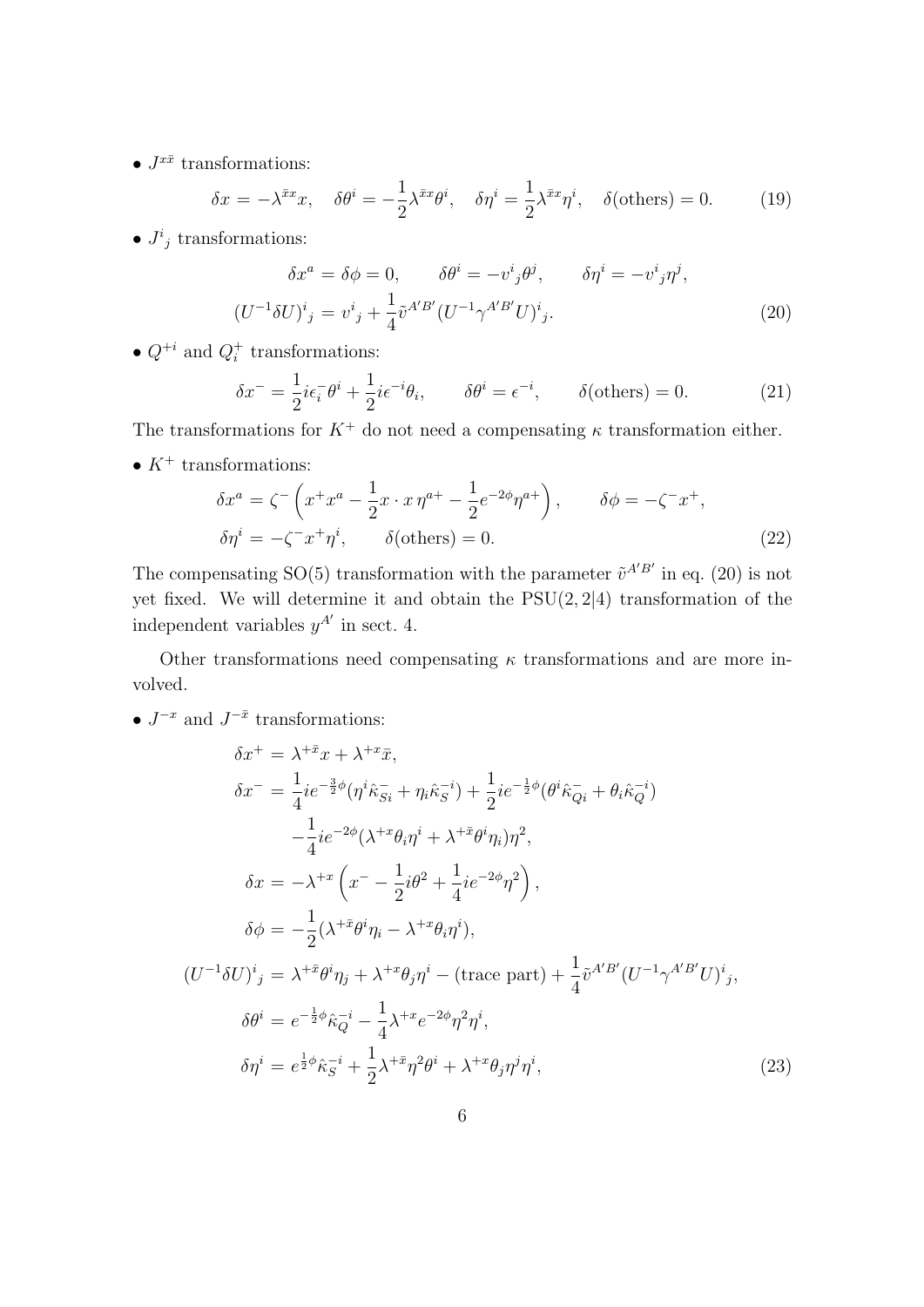where we have defined

$$
\hat{\kappa}_Q^{\pm i} = (U^{-1})^i{}_j \tilde{\kappa}_Q^{\pm j}, \qquad \hat{\kappa}_S^{\pm i} = (U^{-1})^i{}_j \tilde{\kappa}_S^{\pm j}.
$$
\n(24)

To obtain the form (13) we need to choose the parameters of the  $\kappa$  transformation as

$$
\hat{\kappa}_Q^{+i} = \lambda^{+\bar{x}} e^{\frac{1}{2}\phi} \theta^i, \qquad \hat{\kappa}_S^{+i} = \lambda^{+x} e^{-\frac{1}{2}\phi} \eta^i. \tag{25}
$$

As we will see in sect. 4  $\hat{\kappa}_Q^{-i}$ ,  $\hat{\kappa}_S^{-i}$  in the transformation (23) are determined from these conditions. Similarly, we obtain other transformations and conditions on the parameters of the  $\kappa$  transformations as follows.

 $\bullet$   $K$  and  $\bar{K}$  transformations:

$$
\delta x^{+} = (\bar{\zeta}x + \zeta \bar{x})x^{+},
$$
  
\n
$$
\delta x^{-} = \frac{1}{4}ie^{-\frac{3}{2}\phi}(\eta^{i}\hat{\kappa}_{Si}^{-} + \eta_{i}\hat{\kappa}_{S}^{-i}) + \frac{1}{2}ie^{-\frac{1}{2}\phi}(\theta^{i}\hat{\kappa}_{Qi}^{-} + \theta_{i}\hat{\kappa}_{Q}^{-i})
$$
  
\n
$$
+ \bar{\zeta}x\left(x^{-} + \frac{1}{2}i\theta^{2}\right) + \zeta\bar{x}\left(x^{-} - \frac{1}{2}i\theta^{2}\right) + \frac{1}{4}ie^{-2\phi}x^{+}(\bar{\zeta}\theta^{i}\eta_{i} - \zeta\theta_{i}\eta^{i})\eta^{2},
$$
  
\n
$$
\delta x = \bar{\zeta}x^{2} - \zeta x^{+}\left(x^{-} - \frac{1}{2}i\theta^{2}\right) - \frac{1}{2}\zeta e^{-2\phi}\left(1 + \frac{1}{2}ix^{+}\eta^{2}\right),
$$
  
\n
$$
\delta\phi = -(\bar{\zeta}x + \zeta\bar{x}) - \frac{1}{2}x^{+}(\bar{\zeta}\theta^{i}\eta_{i} - \zeta\theta_{i}\eta^{i}),
$$
  
\n
$$
(U^{-1}\delta U)^{i}{}_{j} = x^{+}(\bar{\zeta}\theta^{i}\eta_{j} + \zeta\theta_{j}\eta^{i}) - (\text{trace part}) + \frac{1}{4}\tilde{v}^{A'B'}(U^{-1}\gamma^{A'B'}U)^{i}{}_{j},
$$
  
\n
$$
\delta\theta^{i} = e^{-\frac{1}{2}\phi}\hat{\kappa}_{Q}^{-i} + (\bar{\zeta}x + \zeta\bar{x})\theta^{i} + \frac{1}{2}i\zeta e^{-2\phi}\left(1 + \frac{1}{2}ix^{+}\eta^{2}\right)\eta^{i},
$$
  
\n
$$
\delta\eta^{i} = e^{\frac{1}{2}\phi}\hat{\kappa}_{S}^{-i} + i\bar{\zeta}\left(1 - \frac{1}{2}ix^{+}\eta^{2}\right)\theta^{i} - \bar{\zeta}x\eta^{i} + \zeta x^{+}\theta_{j}\eta^{j}\eta^{i},
$$
  
\n
$$
\hat{\kappa}_{Q}^{+i} = e^{\frac{
$$

$$
\bullet
$$
  $K^-$  transformations:

$$
\delta x^{+} = \zeta^{+} \left( x^{-} x^{+} - \frac{1}{2} x \cdot x - \frac{1}{2} e^{-2\phi} \right),
$$
  
\n
$$
\delta x^{-} = \zeta^{+} \left[ \frac{1}{2} i e^{-\frac{1}{2} \phi} (\theta^{i} \hat{\kappa}_{Qi} + \theta_{i} \hat{\kappa}_{Q}^{-i}) + \frac{1}{4} i e^{-\frac{3}{2} \phi} (\eta^{i} \hat{\kappa}_{Si} + \eta_{i} \hat{\kappa}_{S}^{-i}) + (x^{-})^{2} - \frac{1}{4} (\theta^{2})^{2} \right.
$$
  
\n
$$
+ \frac{1}{2} e^{-2\phi} \theta^{i} \eta_{i} \theta_{j} \eta^{j} + \frac{1}{4} i e^{-2\phi} \eta^{2} (x \theta_{i} \eta^{i} + \bar{x} \theta^{i} \eta_{i}) + \frac{1}{16} e^{-4\phi} (\eta^{2})^{2} \right],
$$
  
\n
$$
\delta x = \zeta^{+} \left[ \left( x^{-} - \frac{1}{2} i \theta^{2} \right) x + \frac{1}{2} e^{-2\phi} \left( \theta^{i} \eta_{i} + \frac{1}{2} i x \eta^{2} \right) \right],
$$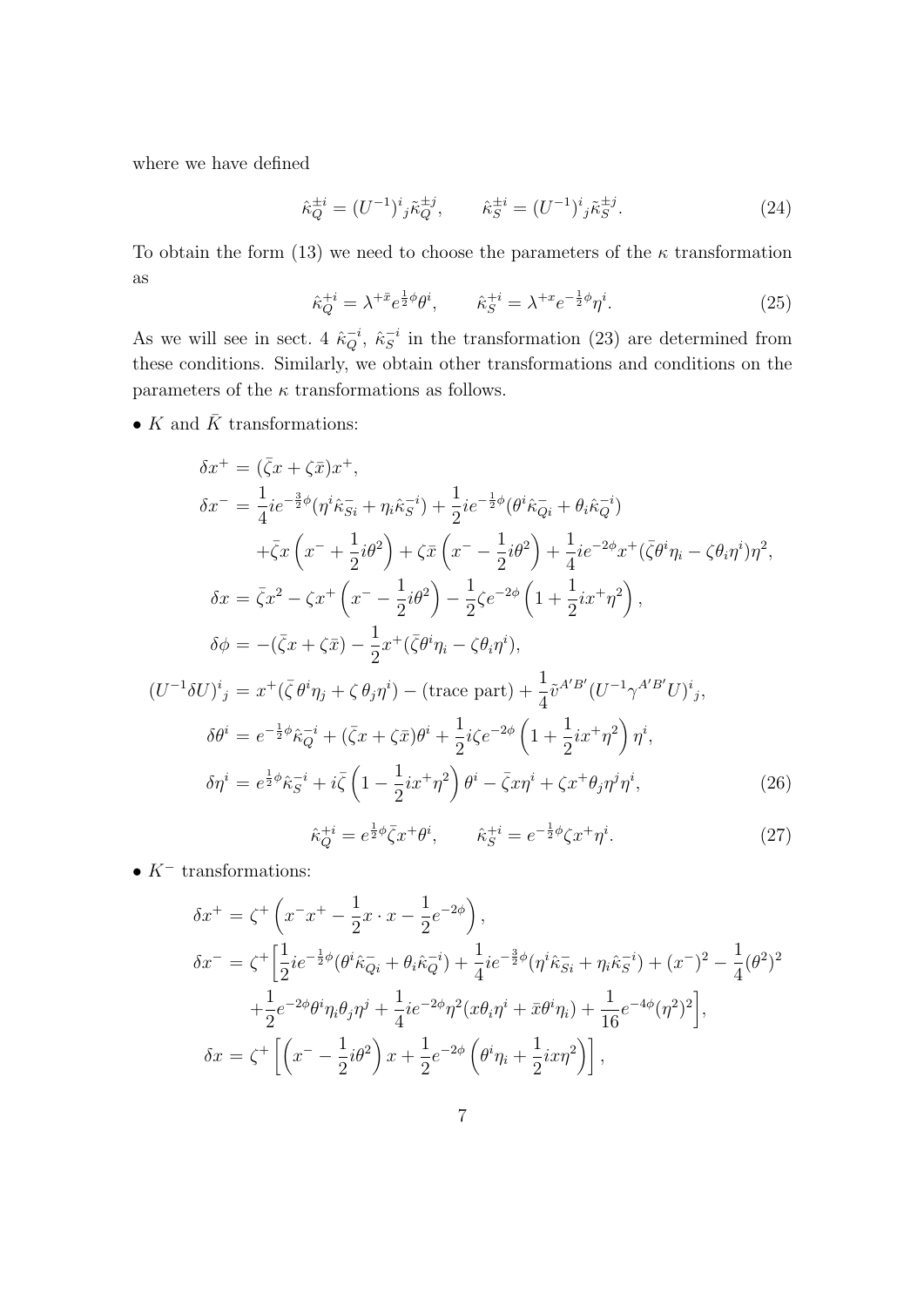$$
\delta \phi = \zeta^{+} \left( -x^{-} - \frac{1}{2} x \theta_{i} \eta^{i} + \frac{1}{2} \bar{x} \theta^{i} \eta_{i} \right),
$$
  
\n
$$
(U^{-1} \delta U)^{i}{}_{j} = -i \zeta^{+} \left( \theta^{i} \theta_{j} + i x \eta^{i} \theta_{j} - i \bar{x} \theta^{i} \eta_{j} - \frac{1}{2} e^{-2\phi} \eta^{i} \eta_{j} \right) - (\text{trace part})
$$
  
\n
$$
+ \frac{1}{4} \tilde{v}^{A'B'} (U^{-1} \gamma^{A'B'} U)^{i}{}_{j},
$$
  
\n
$$
\delta \theta^{i} = \zeta^{+} \left[ e^{-\frac{1}{2} \phi} \hat{\kappa}_{Q}^{-i} + \left( x^{-} - \frac{1}{2} i \theta^{2} \right) \theta^{i} - \frac{1}{2} i e^{-2\phi} \left( \theta^{j} \eta_{j} + \frac{1}{2} i x \eta^{2} \right) \eta^{i} \right],
$$
  
\n
$$
\delta \eta^{i} = \zeta^{+} \left[ e^{\frac{1}{2} \phi} \hat{\kappa}_{S}^{-i} + i \theta_{j} \eta^{j} (\theta^{i} + i x \eta^{i}) - \frac{1}{2} \bar{x} \eta^{2} \theta^{i} + \frac{1}{4} i e^{-2\phi} \eta^{2} \eta^{i} \right],
$$
  
\n
$$
\zeta^{+i} = \zeta^{+} \left( -\frac{1}{2} \phi \eta^{i} + \frac{1}{2} \phi^{-2} \phi^{-i} \right) - \zeta^{+i} \left( -\frac{1}{2} \phi^{-i} \eta^{i} \right) - \zeta^{+i} \left( -\frac{1}{2} \phi^{-i} \eta^{i} \right) - \zeta^{+i} \left( -\frac{1}{2} \phi^{-i} \eta^{i} \right) - \zeta^{+i} \left( -\frac{1}{2} \phi^{-i} \eta^{i} \right) - \zeta^{+i} \left( -\frac{1}{2} \phi^{-i} \eta^{i} \right) - \zeta^{+i} \left( -\frac{1}{2} \phi^{-i} \eta^{i} \right) - \zeta^{+i} \left( -\frac{1}{2} \
$$

$$
\hat{\kappa}_Q^{+i} = \zeta^+ \left( -\bar{x}e^{\frac{1}{2}\phi}\theta^i + \frac{1}{2}ie^{-\frac{3}{2}\phi}\eta^i \right), \qquad \hat{\kappa}_S^{+i} = \zeta^+ e^{-\frac{1}{2}\phi}i\left(\theta^i + ix\eta^i\right). \tag{29}
$$

*• Q−<sup>i</sup>* and *Q − i* transformations:

$$
\delta x^{+} = 0, \qquad \delta x = i\epsilon_{i}^{+} \theta^{i}, \qquad \delta \phi = -\frac{1}{2} (\epsilon_{i}^{+} \eta^{i} - \epsilon^{+i} \eta_{i}),
$$

$$
\delta x^{-} = \frac{1}{2} i e^{-\frac{1}{2} \phi} (\theta^{i} \hat{\kappa}_{qi}^{-} + \theta_{i} \hat{\kappa}_{q}^{-i}) + \frac{1}{4} i e^{-\frac{3}{2} \phi} (\eta^{i} \hat{\kappa}_{si}^{-} + \eta_{i} \hat{\kappa}_{si}^{-i}) + \frac{1}{8} i e^{-2\phi} \eta^{2} (\epsilon_{i}^{+} \eta^{i} + \epsilon^{+i} \eta_{i}),
$$

$$
(U^{-1} \delta U)^{i}{}_{j} = -(\epsilon_{j}^{+} \eta^{i} + \epsilon^{+i} \eta_{j}) - (\text{trace part}) + \frac{1}{4} \tilde{v}^{A'B'} (U^{-1} \gamma^{A'B'} U)^{i}{}_{j},
$$

$$
\delta\theta^{i} = e^{-\frac{1}{2}\phi}\hat{\kappa}_{Q}^{-i}, \qquad \delta\eta^{i} = e^{\frac{1}{2}\phi}\hat{\kappa}_{S}^{-i} - \epsilon^{+}{}_{j}\eta^{j}\eta^{i} - \frac{1}{2}\eta^{2}\epsilon^{+i}, \tag{30}
$$

$$
\hat{\kappa}_Q^{+i} = -e^{\frac{1}{2}\phi}\epsilon^{+i}, \qquad \hat{\kappa}_S^{+i} = 0.
$$
\n(31)

•  $S^{+i}$  and  $S_i^+$  transformations:

$$
\delta x^{+} = 0, \qquad \delta x = x^{+} \beta_{i}^{-} \theta^{i}, \qquad \delta \phi = \frac{1}{2} i x^{+} (\beta_{i}^{-} \eta^{i} + \beta^{-i} \eta_{i}),
$$
  
\n
$$
\delta x^{-} = \frac{1}{2} i \theta^{i} (e^{-\frac{1}{2} \phi} \hat{\kappa}_{Q_{i}} - i \bar{x} \beta_{i}^{-}) + \frac{1}{2} i \theta_{i} (e^{-\frac{1}{2} \phi} \hat{\kappa}_{Q}^{-i} + i x \beta^{-i}) + \frac{1}{4} i e^{-2\phi} \eta^{i} \left[ e^{\frac{1}{2} \phi} \hat{\kappa}_{Si}^{-} - \left( 1 - \frac{1}{2} i x^{+} \eta^{2} \right) \beta_{i}^{-} \right] + \frac{1}{4} i e^{-2\phi} \eta_{i} \left[ e^{\frac{1}{2} \phi} \hat{\kappa}_{Si}^{-i} - \left( 1 + \frac{1}{2} i x^{+} \eta^{2} \right) \beta^{-i} \right],
$$
  
\n
$$
(U^{-1} \delta U)^{i}{}_{j} = i x^{+} (\beta_{j}^{-} \eta^{i} - \beta^{-i} \eta_{j}) - (\text{trace part}) + \frac{1}{4} \tilde{v}^{A'B'} (U^{-1} \gamma^{A'B'} U)^{i}{}_{j},
$$
  
\n
$$
\delta \theta^{i} = e^{-\frac{1}{2} \phi} \tilde{\kappa}_{Q}^{-i} - i x \beta^{-i},
$$
  
\n
$$
\delta \eta^{i} = e^{\frac{1}{2} \phi} \tilde{\kappa}_{S}^{-i} + \left( 1 - \frac{1}{2} i x^{+} \eta^{2} \right) \beta^{-i} + i x^{+} \beta_{j}^{-} \eta^{j} \eta^{i},
$$
  
\n(32)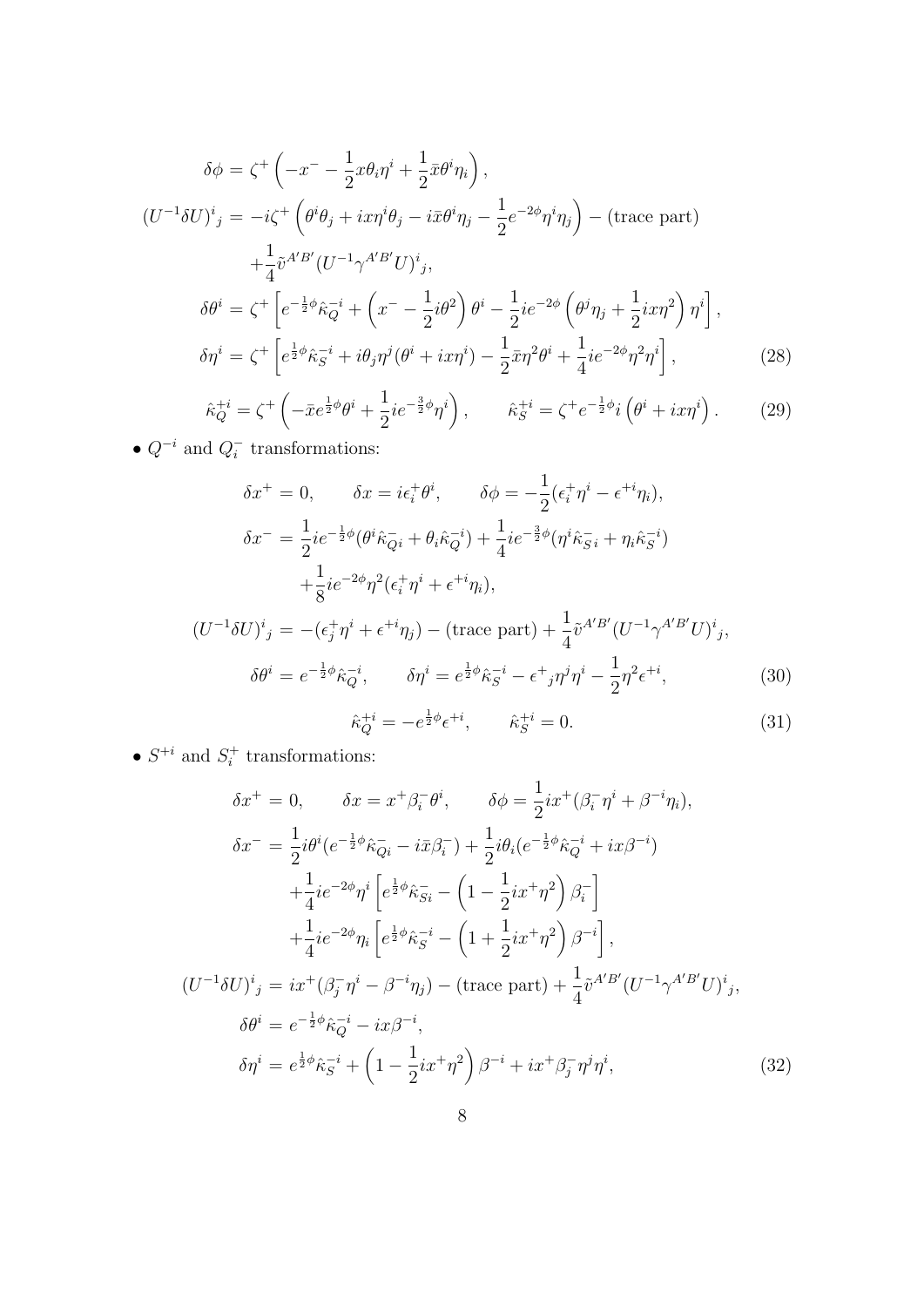$$
\hat{\kappa}_Q^{+i} = -ix^+ e^{\frac{1}{2}\phi} \beta^{-i}, \qquad \hat{\kappa}_S^{+i} = 0.
$$
\n(33)

*• S <sup>−</sup><sup>i</sup>* and *S − i* transformations:

$$
\delta x^{+} = 0, \qquad \delta x = x\beta_{i}^{+}\theta^{i} + \frac{1}{2}ie^{-2\phi}\beta^{+i}\eta_{i},
$$
  
\n
$$
\delta x^{-} = \frac{1}{4}ie^{-\frac{3}{2}\phi}(\eta^{i}\hat{\kappa}_{Si}^{-} + \eta_{i}\hat{\kappa}_{S}^{-i}) + \frac{1}{2}ie^{-\frac{1}{2}\phi}(\theta^{i}\hat{\kappa}_{Qi}^{-} + \theta_{i}\hat{\kappa}_{Q}^{-i})
$$
  
\n
$$
+ \frac{1}{4}ie^{-2\phi}\left[\left(\theta_{j} - \frac{1}{2}i\bar{x}\eta_{j}\right)\eta^{j}\beta^{+i}\eta_{i} - \left(\theta^{j} + \frac{1}{2}i x\eta^{j}\right)\eta_{j}\beta^{+i}\eta^{i}\right]
$$
  
\n
$$
+ \frac{1}{2}\left(x^{-} - \frac{1}{2}i\theta^{2}\right)\beta^{+i}\theta^{i} - \frac{1}{2}\left(x^{-} + \frac{1}{2}i\theta^{2}\right)\beta^{+i}\theta_{i},
$$
  
\n
$$
\delta\phi = -\frac{1}{2}\beta_{i}^{+}(\theta^{i} - ix\eta^{i}) + \frac{1}{2}\beta^{+i}(\theta_{i} + i\bar{x}\eta_{i}),
$$
  
\n
$$
(U^{-1}\delta U)^{i}{}_{j} = \beta_{j}^{+}(\theta^{i} + ix\eta^{i}) + \beta^{+i}(\theta_{j} - i\bar{x}\eta_{j}) - (\text{trace part}) + \frac{1}{4}\tilde{v}^{A'B'}(U^{-1}\gamma^{A'B'}U)^{i}{}_{j},
$$
  
\n
$$
\delta\theta^{i} = e^{-\frac{1}{2}\phi}\hat{\kappa}_{Q}^{-i} + \beta_{j}^{+}\theta^{j}\theta^{i} + i\left(x^{-} - \frac{1}{2}i\theta^{2}\right)\beta^{+i} + \frac{1}{2}e^{-2\phi}\beta^{+j}\eta_{j}\eta^{i},
$$
  
\n
$$
\delta\eta^{i} = e^{\frac{1}{2}\phi}\hat{\kappa}_{S}^{-i} + \beta^{+}{}_{j}\eta^{j}(\theta^{i} + ix\eta^{i}) - \left(\theta_{j} - \frac{1}{2}i\bar{x}\eta_{j}\right)\eta^{j}\beta^{+i},
$$
  
\

## **4. Compensating SO(5) and** *κ* **transformations**

Here we fix the compensating  $SO(5)$  and  $\kappa$  transformations left undetermined above. Let us first consider the SO(5) transformations. The PSU(2*,* 2*|*4) transformations of *U* obtained in eqs. (20), (23), (26), (28), (30), (32), (34) have a form

$$
(U^{-1}\delta U)^{i}{}_{j} = v^{i}{}_{j} + \frac{1}{4}\tilde{v}^{A'B'}(U^{-1}\gamma^{A'B'}U)^{i}{}_{j},\tag{36}
$$

where  $v^i{}_j$  is a given function of the variables  $X^M$  and the transformation parameters, and  $\tilde{v}^{A'B'}$  represents a compensating SO(5) transformation. On the other hand, a variation of the independent variables  $y^{A'}$  in eq. (14) gives

$$
U^{-1}\delta U = \frac{1}{2}i\gamma^{A'}n^{A'}n^{B'}\delta y^{B'} + \frac{1}{2}i\frac{\sin|y|}{|y|}\gamma^{A'}(\delta^{A'B'} - n^{A'}n^{B'})\delta y^{B'} + \frac{1}{|y|}\sin^2\frac{|y|}{2}\gamma^{A'B'}n^{A'}\delta y^{B'}.
$$
 (37)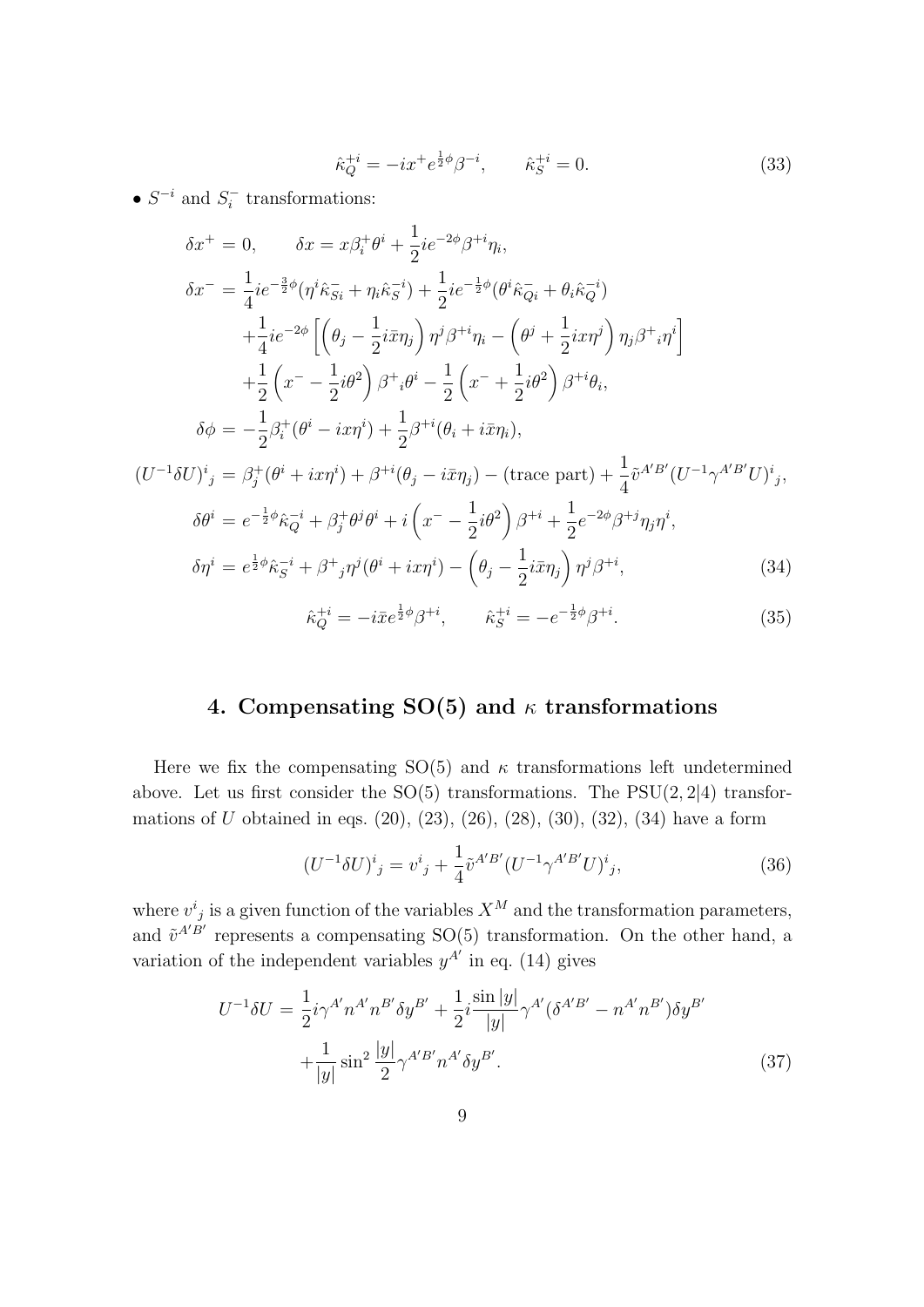We choose the compensating  $SO(5)$  transformations such that eq. (36) has the form (37). Decomposing  $v^i_j$  in eq. (36) as

$$
v^{i}{}_{j} = \frac{1}{2} i v^{A'} (\gamma^{A'})^{i}{}_{j} - \frac{1}{4} v^{A'B'} (\gamma^{A'B'})^{i}{}_{j}
$$
\n(38)

we find that  $\tilde{v}^{A'B'}$  and the PSU(2, 2|4) transformations of  $y^{A'}$  are given by

$$
\tilde{v}^{A'B'} = v^{A'B'} + 2 \tan \frac{|y|}{2} n^{[A'} v^{B']},
$$
  
\n
$$
\delta y^{A'} = v^{A'B'} y^{B'} + \left[ n^{A'} n^{B'} + \frac{|y|}{\tan |y|} (\delta^{A'B'} - n^{A'} n^{B'}) \right] v^{B'}.
$$
\n(39)

Next, we shall obtain  $\hat{\kappa}_Q^{-i}$ ,  $\hat{\kappa}_S^{-i}$  from the conditions on  $\hat{\kappa}_Q^{+i}$ ,  $\hat{\kappa}_S^{+i}$  in eqs. (25), (27), (29), (31), (33), (35), which we write as

$$
\hat{\kappa}_Q^{+i} = \tau_Q^i, \qquad \hat{\kappa}_S^{+i} = \tau_S^i. \tag{40}
$$

From eq. (11) these conditions are satisfied if we choose the independent  $\kappa$  transformation parameters as

$$
\kappa_S^{\mu-i} = -\frac{1}{4} i \frac{\tau_Q^i}{\hat{L}_{\mu}^+}, \qquad \kappa_Q^{\mu-i} = \frac{1}{8} i \frac{\tau_S^i}{\hat{L}_{\mu}^+}, \qquad \kappa_S^{\mu+i} = \kappa_Q^{\mu+i} = 0,\tag{41}
$$

where  $\mu = +, -$  are indices of the world-sheet light-cone coordinates. Substituting these equations into  $\hat{\kappa}_Q^{-i}$ ,  $\hat{\kappa}_S^{-i}$  in eq. (11) we obtain

$$
\hat{\kappa}_{Q}^{-i} = -\frac{1}{2} \left( \frac{\partial_{+} x}{\partial_{+} x^{+}} + \frac{\partial_{-} x}{\partial_{-} x^{+}} \right) \tau_{Q}^{i} + \frac{1}{4} i e^{-\phi} \left( \frac{\partial_{+} \phi}{\partial_{+} x^{+}} + \frac{\partial_{-} \phi}{\partial_{-} x^{+}} \right) \tau_{S}^{i}
$$
\n
$$
+ \frac{1}{4} e^{-\phi} \left( \frac{L_{+}^{A'}}{\partial_{+} x^{+}} + \frac{L_{-}^{A'}}{\partial_{-} x^{+}} \right) (\gamma^{A'})^{i}{}_{j} \tau_{S}^{j},
$$
\n
$$
\hat{\kappa}_{S}^{-i} = -\frac{1}{2} \left( \frac{\partial_{+} \bar{x}}{\partial_{+} x^{+}} + \frac{\partial_{-} \bar{x}}{\partial_{-} x^{+}} \right) \tau_{S}^{i} + \frac{1}{2} i e^{-\phi} \left( \frac{\partial_{+} \phi}{\partial_{+} x^{+}} + \frac{\partial_{-} \phi}{\partial_{-} x^{+}} \right) \tau_{Q}^{i}
$$
\n
$$
- \frac{1}{2} e^{-\phi} \left( n \frac{L_{+}^{A'}}{\partial_{+} x^{+}} + \frac{L_{-}^{A'}}{\partial_{-} x^{+}} \right) (\gamma^{A'})^{i}{}_{j} \tau_{Q}^{j}, \tag{42}
$$

where we have used the explicit forms of eq. (12) given in ref. [5]

$$
\hat{L}_{\mu}^{+} = e^{\phi} \partial_{\mu} x^{+}, \qquad \hat{L}_{\mu}^{x} = e^{\phi} \partial_{\mu} x, \qquad \hat{L}_{\mu}^{4} = -\partial_{\mu} \phi,
$$
\n
$$
L_{\mu}^{A'} = -\frac{1}{2} i (\gamma^{A'})^{j}{}_{i} \left[ (\partial_{\mu} U U^{-1})^{i}{}_{j} + i \left( \tilde{\eta}^{i} \tilde{\eta}_{j} - \frac{1}{4} \eta^{2} \delta_{j}^{i} \right) \partial_{\mu} x^{+} \right]. \tag{43}
$$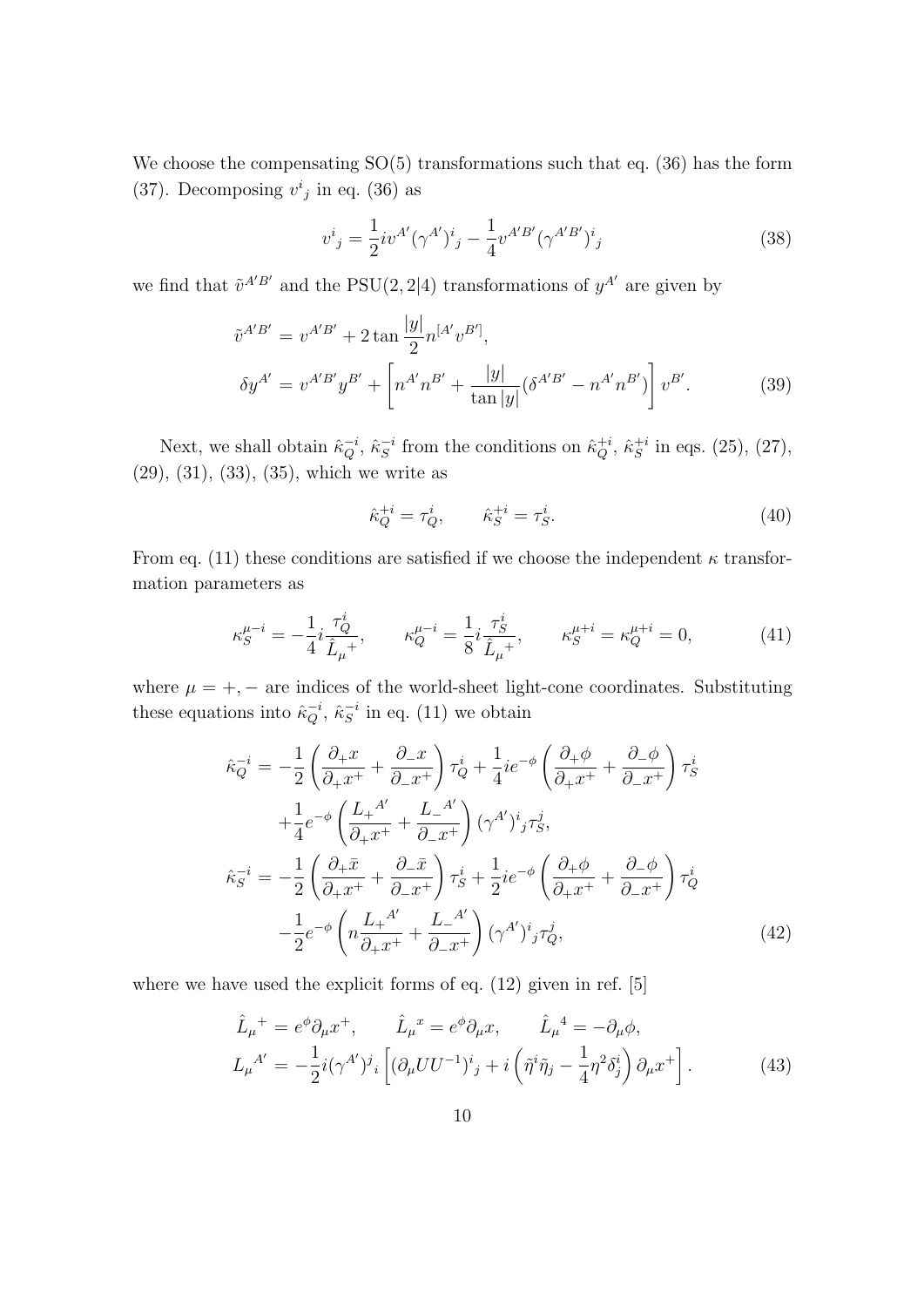Using these  $\hat{\kappa}$ <sup>-</sup>'s in eqs. (23), (26), (28), (30), (32), (34) we obtain explicit transformation laws.

From eq. (30) we see that the  $Q^-$  transformation of  $x^+$  vanishes. This means in particular that the commutator of two *Q<sup>−</sup>* transformations is zero on *x* <sup>+</sup>, which at first sight looks inconsistent with the PSU(2*,* 2*|*4) algebra

$$
\{Q^{-i}, Q_j^-\} = iP^- \delta_j^i. \tag{44}
$$

This apparent inconsistency can be resolved as follows. Since we have not fixed a gauge for reparametrizations on the worldsheet, the commutator algebra closes up to a reparametrization. From eqs. (30), (31), (42) the commutator of two *Q<sup>−</sup>* transformations on *x*, which should vanish according to the PSU(2*,* 2*|*4) algebra (44), becomes

$$
[\delta_{Q} - (\epsilon_1^+), \delta_{Q} - (\epsilon_2^+)]x = (\xi^+ \partial_+ + \xi^- \partial_-)x,\tag{45}
$$

where

$$
\xi^{\pm} = \frac{1}{2\,\partial_{\pm}x^+} \, i(\epsilon_{2i}^+ \epsilon_1^{+i} - \epsilon_{1i}^+ \epsilon_2^{+i}).\tag{46}
$$

This is a reparametrization with the parameters  $\xi^{\pm}$ . As the reparametrization of  $x^{+}$ with these parameters is

$$
(\xi^+ \partial_+ + \xi^- \partial_-)x^+ = i(\epsilon_{2i}^+ \epsilon_1^{+i} - \epsilon_{1i}^+ \epsilon_2^{+i}), \tag{47}
$$

the commutator on  $x^+$  can be written as

$$
[\delta_{Q^{-}}(\epsilon_{1}^{+}), \delta_{Q^{-}}(\epsilon_{2}^{+})]x^{+} = -i(\epsilon_{2i}^{+}\epsilon_{1}^{+i} - \epsilon_{1i}^{+}\epsilon_{2}^{+i}) + (\xi^{-}\partial_{-} + \xi^{+}\partial_{+})x^{+}.
$$
 (48)

The first term on the right-hand side is a  $P^-$  transformation of  $x^+$  expected from the PSU(2*,* 2*|*4) algebra (44). Thus, the algebra (44) is satisfied up to a reparametrization.

## **Appendix**

We summarize formulae useful in computing *G−*<sup>1</sup> *ϵG*. From the formula

$$
e^{A}Be^{-A} = B + [A, B] + \frac{1}{2!}[A, [A, B]] + \frac{1}{3!}[A, [A, [A, B]]] + \cdots
$$
 (49)

we obtain the following identities.

$$
e^{-x \cdot P} J^{ab} e^{x \cdot P} = J^{ab} - x^a P^b + x^b P^a,
$$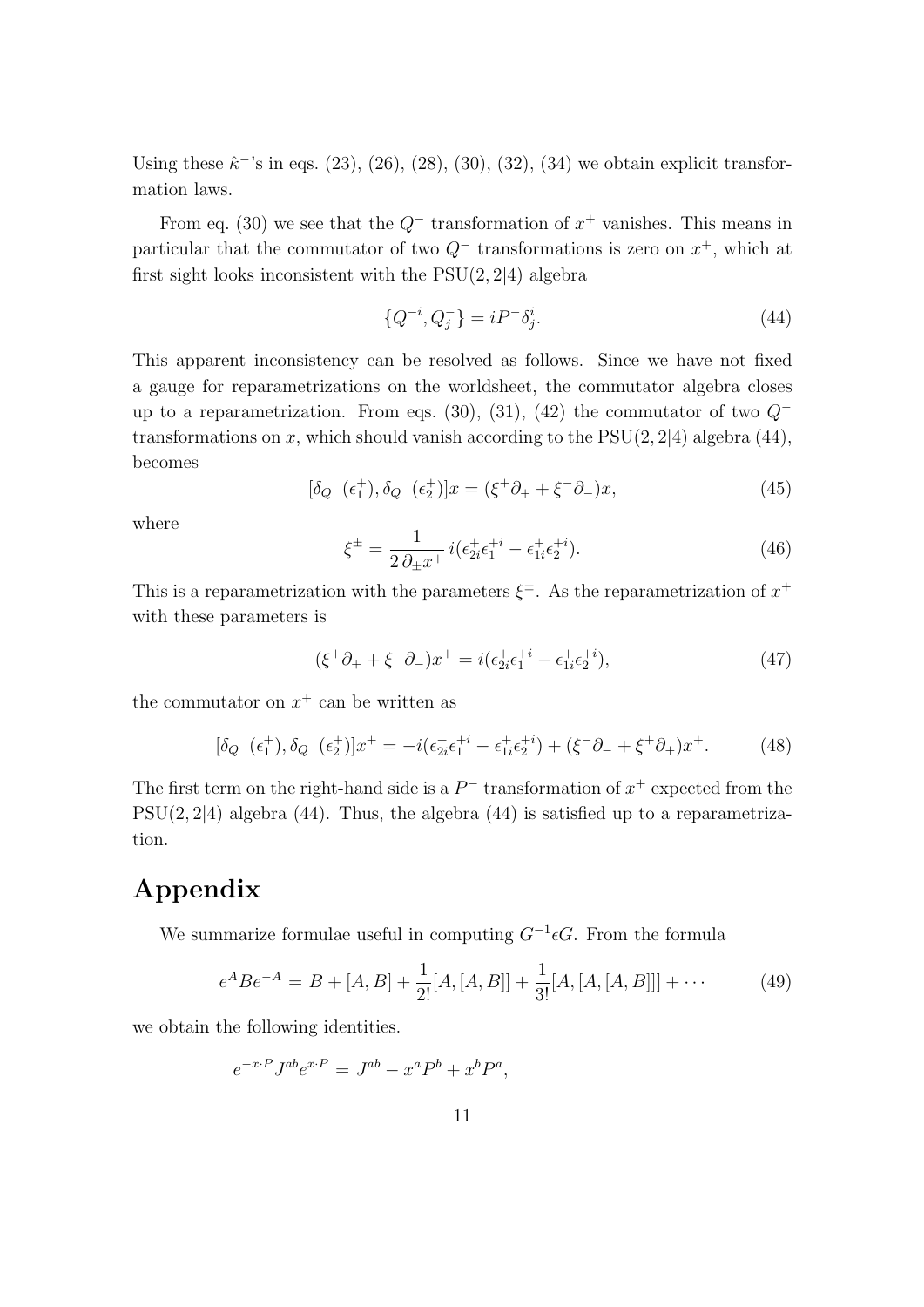$$
e^{-x \cdot P} De^{x \cdot P} = D - x \cdot P,
$$
  
\n
$$
e^{-x \cdot P} K^a e^{x \cdot P} = K^a - x^a D + x^b J^{ba} + x^a x \cdot P - \frac{1}{2} x \cdot x P^a,
$$
  
\n
$$
e^{-x \cdot P} S^{-i} e^{x \cdot P} = S^{-i} - ix^{-} Q^{-i} + ixQ^{-i},
$$
  
\n
$$
e^{-x \cdot P} S^{-i} e^{x \cdot P} = S^{-i} - ix^{-} Q^{-i} - ixQ^{-i},
$$
  
\n
$$
e^{-\theta Q^+} J^{+-} e^{\theta Q^+} = J^{+-} + \frac{1}{2} \theta \cdot Q^+,
$$
  
\n
$$
e^{-\theta Q^+} J^{xx} e^{\theta Q^+} = J^{xx} - \frac{1}{2} (\theta^i Q_i^+ - \theta_i Q^{+i}) - \frac{1}{2} i \theta^2 P^+,
$$
  
\n
$$
e^{-\theta Q^+} J^{-x} e^{\theta Q^+} = J^{-x} - \theta^i Q_i^- - \frac{1}{2} i \theta^2 P,
$$
  
\n
$$
e^{-\theta Q^+} K e^{\theta Q^+} = D - \frac{1}{2} \theta \cdot Q^+,
$$
  
\n
$$
e^{-\theta Q^+} K e^{\theta Q^+} = K + i \theta^i S_i^+ + \frac{1}{2} i \theta^2 J^{+x},
$$
  
\n
$$
e^{-\theta Q^+} K^{-} e^{\theta Q^+} = K^{-} - i (\theta^i S_i^- - \theta_i S^{-i}) + \frac{1}{2} i \theta^2 J^{x \bar{x}} - i \theta^j \theta_i J^i,
$$
  
\n
$$
- \frac{1}{2} i \theta^2 (\theta^i Q_i^+ - \theta_i Q^{+i}) + \frac{1}{4} (\theta^2)^2 P^+,
$$
  
\n
$$
e^{-\theta Q^+} Q^{+i} e^{\theta Q^+} = Q^{+i} + i \theta^i P^+,
$$
  
\n
$$
e^{-\theta Q^+} Q^{+i} e^{\theta Q^+} = Q^{-i} + i \theta^i \bar{P},
$$
  
\n
$$
e^{-\theta Q^+} G^{-i} e^{\theta Q^+} = S^{-i}
$$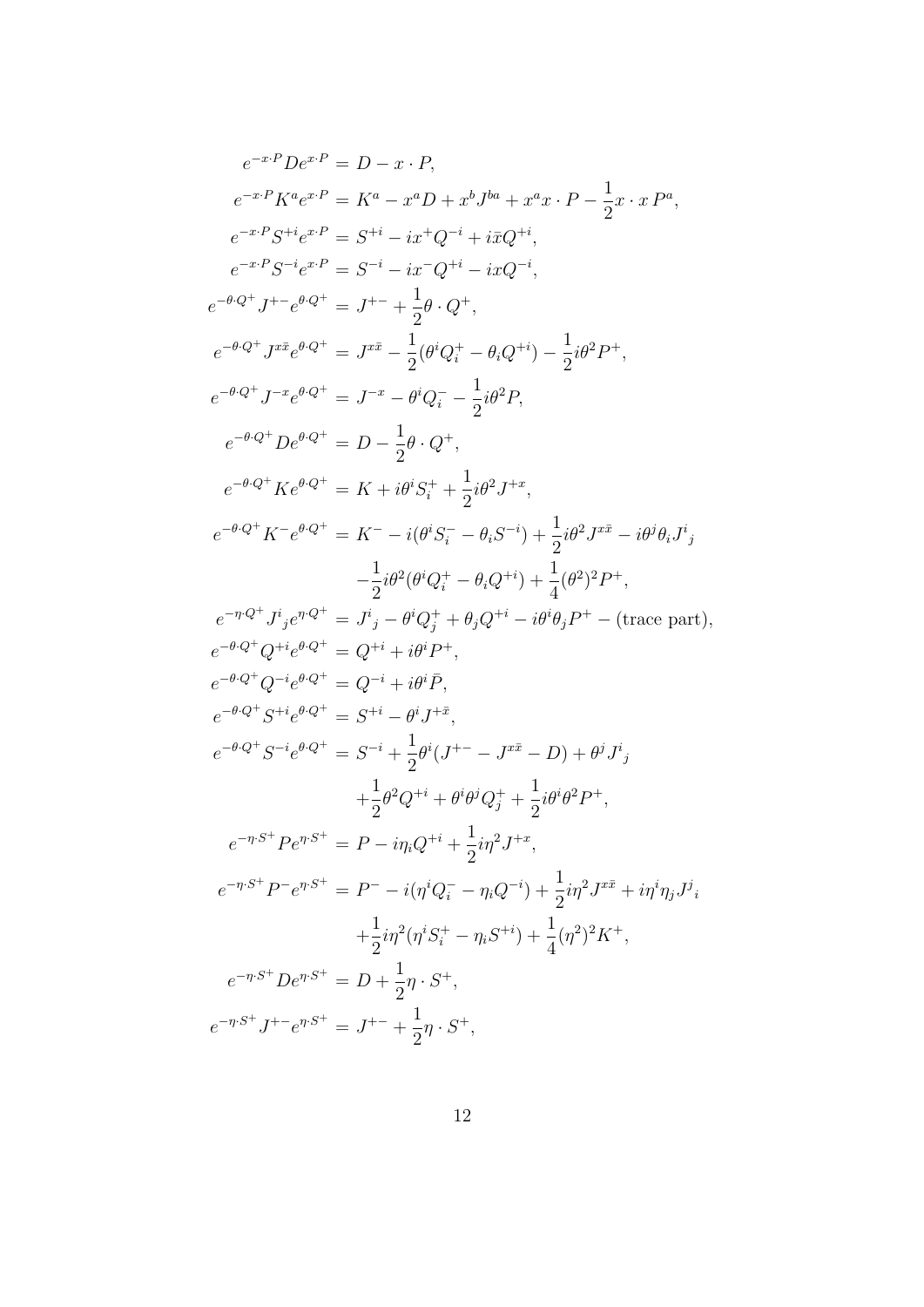$$
e^{-\eta \cdot S^{+}} J^{x \bar{x}} e^{\eta \cdot S^{+}} = J^{x \bar{x}} + \frac{1}{2} (\eta^{i} S_{i}^{+} - \eta_{i} S^{+i}) - \frac{1}{2} i \eta^{2} K^{+},
$$
  
\n
$$
e^{-\eta \cdot S^{+}} J^{-x} e^{\eta \cdot S^{+}} = J^{-x} - \eta_{i} S^{-i} - \frac{1}{2} i \eta^{2} K,
$$
  
\n
$$
e^{-\eta \cdot S^{+}} J^{i}{}_{j} e^{\eta \cdot S^{+}} = J^{i}{}_{j} - \eta^{i} S_{j}^{+} + \eta_{j} S^{+i} + i \eta^{i} \eta_{j} K^{+} - \text{ (trace part)},
$$
  
\n
$$
e^{-\eta \cdot S^{+}} Q^{+i} e^{\eta \cdot S^{+}} = Q^{+i} + \eta^{i} J^{+x},
$$
  
\n
$$
e^{-\eta \cdot S^{+}} Q^{-i} e^{\eta \cdot S^{+}} = Q^{-i} - \frac{1}{2} \eta^{i} (J^{+-} + J^{x \bar{x}} + D) - \eta^{j} J^{i}{}_{j}
$$
  
\n
$$
- \eta^{i} \eta^{j} S_{j}^{+} - \frac{1}{2} \eta^{2} S^{+i} + \frac{1}{2} i \eta^{i} \eta^{2} K^{+},
$$
  
\n
$$
e^{-\eta \cdot S^{+}} S^{+i} e^{\eta \cdot S^{+}} = S^{+i} - i \eta^{i} K^{+},
$$
  
\n
$$
e^{-\eta \cdot S^{+}} S^{-i} e^{\eta \cdot S^{+}} = S^{-i} - i \eta^{i} K.
$$
  
\n(50)

# **References**

- [1] J. Maldacena, The large *N* limit of superconformal field theories and supergravity, *Adv. Theor. Math. Phys.* **2** (1998) 231 [arXiv:hep-th/9711200].
- [2] S.S. Gubser, I.R. Klebanov and A.M. Polyakov, Gauge theory correlators from non-critical string theory, *Phys. Lett.* **B428** (1998) 105 [arXiv:hepth/9802109].
- [3] E. Witten, Anti de Sitter space and holography, *Adv. Theor. Math. Phys.* **2** (1998) 253 [arXiv:hep-th/9802150].
- [4] R.R. Metsaev and A.A. Tseytlin, Type IIB superstring action in  $AdS_5 \times S^5$ background, *Nucl. Phys.* **B533** (1998) 109 [arXiv:hep-th/9805028].
- [5] R.R. Metsaev and A.A. Tseytlin, Superstring action in  $AdS_5 \times S^5$ :  $\kappa$ symmetry light cone gauge, *Phys. Rev.* **D63** (2001) 046002 [arXiv:hepth/0007036].
- [6] R.R. Metsaev, C.B. Thorn and A.A. Tseytlin, Light-cone superstring in AdS space-time, *Nucl. Phys.* **B596** (2001) 151 [arXiv:hep-th/0009171].
- [7] N. Beisert, The dilatation operator of  $\mathcal{N}=4$  super Yang-Mills theory and integrability, *Phys. Rept.* **405** (2005) 1 [arXiv:hep-th/0407277].
- [8] A.A. Tseytlin, Semiclassical strings and AdS/CFT, arXiv:hep-th/0409296.